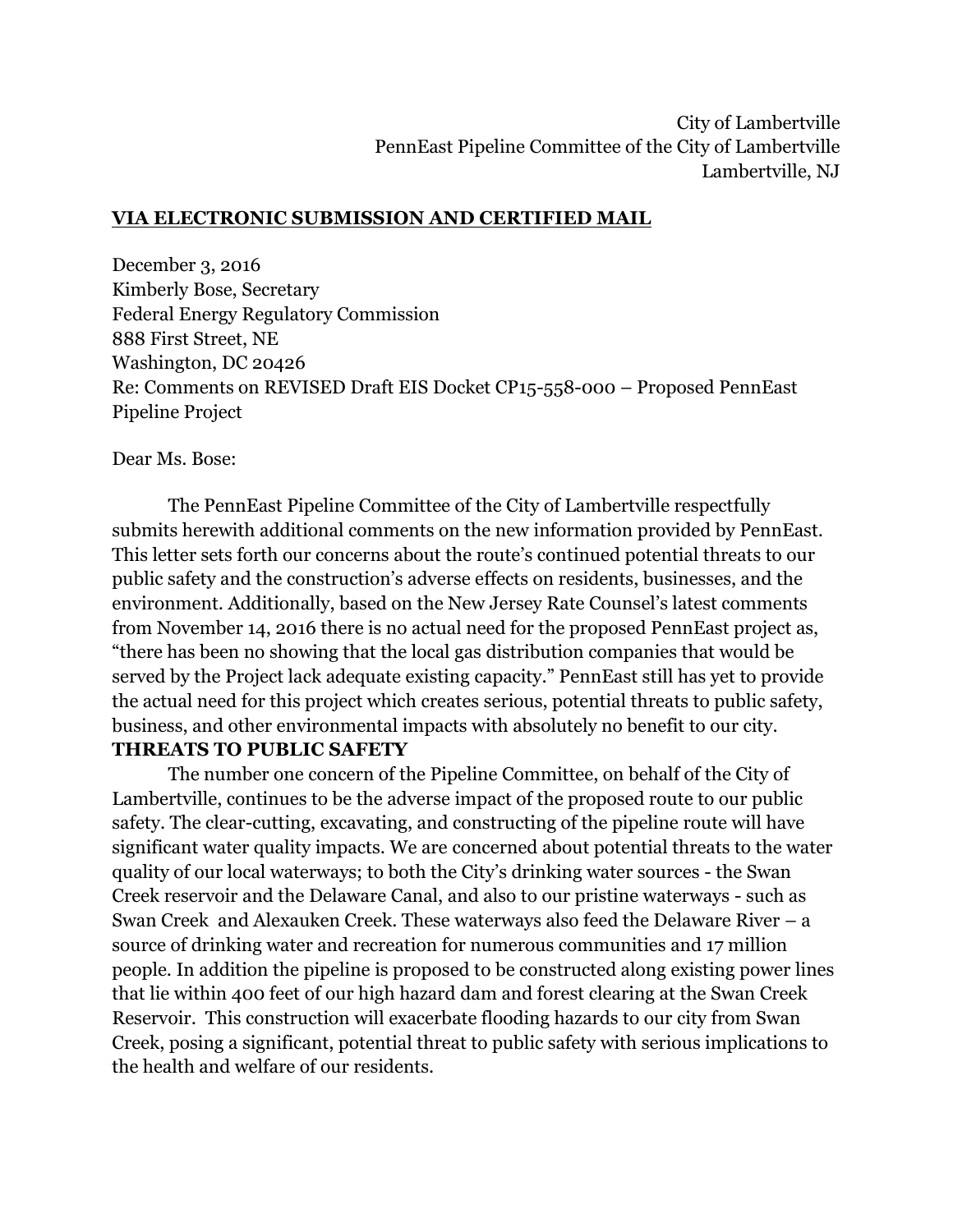A number of intervenors and other commenters have protested the placement of the route right through the middle of the Suez water facility. The updated September 2016 route modifications include changes at the Suez water facility site, but they are superficial in nature. PennEast has moved the route approximately 70' from the dam and is proposing to bore an undetermined number of feet below the water transfer pipe. The right of way is still less than 400' from the reservoir dam, which has been designated a "high hazard dam" by the State of New Jersey. PennEast still indicates that it is probable that they will be blasting in this zone, very close to the high-hazard dam. The entire area has bedrock at the surface. It is questionable how successful a bore will be in this environment and what the impact of bore drilling will have on the existing water transfer pipe and the stability of the dam wall. The new route increases the width of the existing power-line cut to the west, cutting through additional old growth forest. The new cut is also on a steep side-slope, which extends down into Swan Creek. Swan Creek is prone to serious flooding and has flooded southern Lambertville on multiple occasions with major repercussions to the City of Lambertville and its residents.

In response to concern expressed over the trenching directly through the City's main water transfer pipe between the drinking water reservoir and the treatment plant, PennEast has proposed to bore beneath the water transfer pipe instead. Neither the depth of boring nor a backup plan if boring proves to be impossible, as is likely given the shallow bedrock in this area is specified. Appropriate support and impact to the city's main drinking water pipe from the construction is also not addressed. The probability of loss of life in the event of a pipeline breach would approach absolute certainty, and this is exacerbated by the fact that PennEast has designated the site as a "Class 1" location. As a Class 1 location with bedrock at the surface, PennEast is required to bury the pipeline only 18" below the surface. This increases the risk of accidental breach significantly.

Not yet addressed are concerns of impact to the City's back up water supply – the Delaware Canal and Alexauken Creek. In the event of unavailability of water or unacceptability of water quality from the reservoir, Suez will use the canal and/or creek as a back-up drinking water source.

All of these concerns are are compounded by the recently proposed open trenching across multiple roadways by PennEast during construction. Erosion and sediment will impact the Swan Creek Watershed, particularly the lower reservoir, as well as the canal. The nutrients from the runoff will cause increased algae and bacterial blooms that will lower dissolved oxygen levels. This itself has a direct impact on drinking water quality. Cutting of the forests and stream buffers will also increase water temperature, further adding to algae and bacteria growth which impacts water quality. Siltation can also cause cryptosporidium outbreaks which cannot be killed by chlorine, outbreaks of which have sickened and even killed people. The Lambertville Water System has problems with trihalomethane (THM) and additional alga and bacteria growth could cause increased levels of THM since it comes from the killing of algae and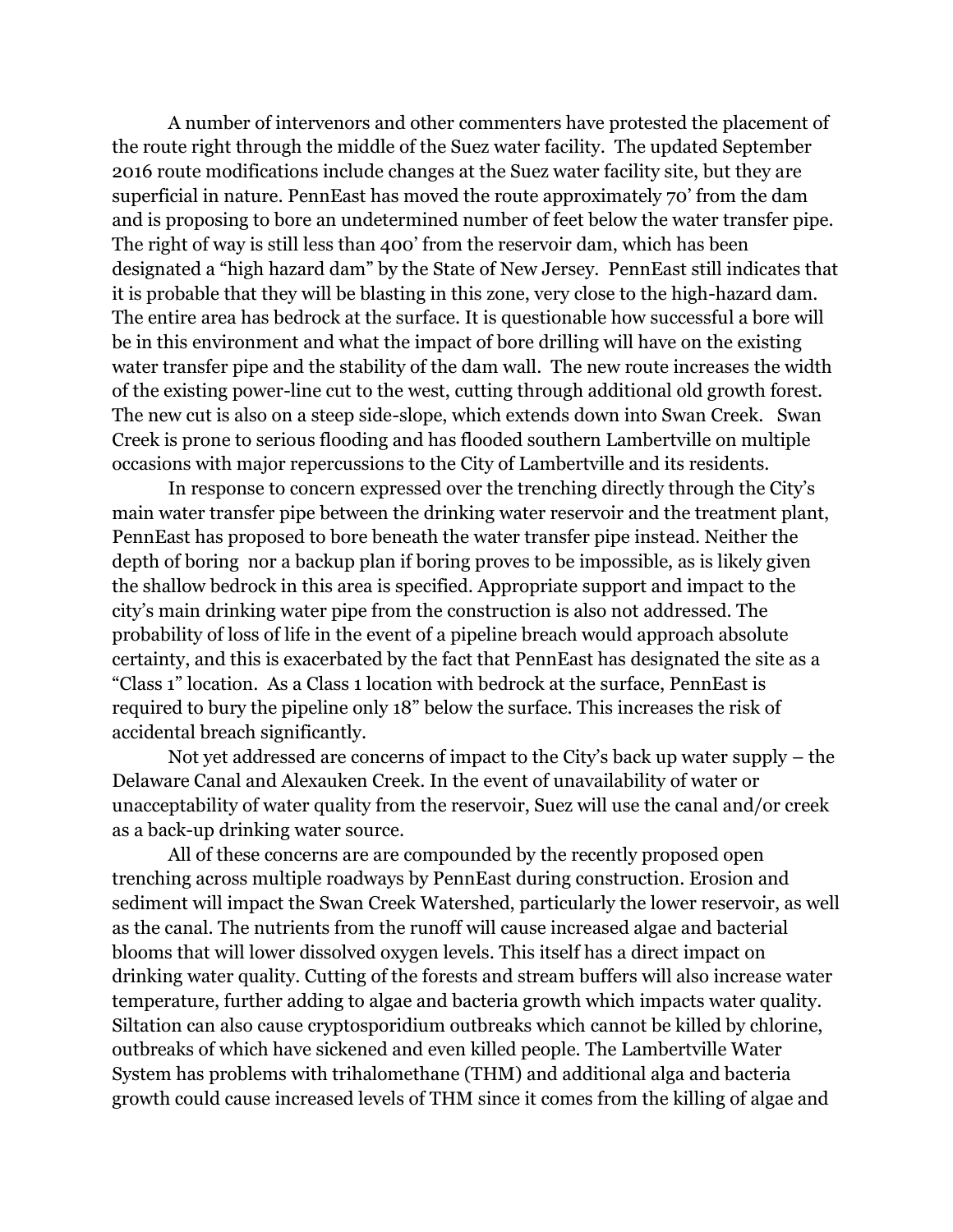bacteria with chlorine. THM is carcinogenic and can cause birth defects. Lambertville levels are already fairly high in the summertime and could lead to the building of a new treatment plant, which would cost a significant amount of money. The impacts to the main and subsidiary water sources are not captured in the DEIS or in subsequent responses.

## **ADVERSE EFFECTS FROM NEW TRAFFIC PATTERNS**

Last week, PennEast submitted heavy haul maps to FERC on November 23, 2016 in which it proposes using EVERY single major road into Lambertville. The recently released traffic plans create a violation of the 2001 truck ban. We also question whether the traffic plan follows the rules set forth by Department of Transportation regarding truck routes.



Figure: Heavy Haul Roadmap proposed by PennEast

Further, the PennEast's DEIS indicates that impacts on business will be minimal. We disagree. Historically, Lambertville began as weigh station on the Old York Road, halfway between New York and Philadelphia. In the 19th century, with the introduction of the canal and railroad, our city developed into a quintessential 19th century factory town attracting waves of immigrants, mirroring the type of industrialization happening across the country at the time. Lambertville experienced a decline of manufacturing in 1950's and 1970's followed by period of cleanup. We now derive significant revenues from a variety of sources that rely on our natural resources and roadways to access the city, including boaters, hikers, cyclists, motorcycle riders, eco-tourists, horseback riders, in addition to the many restaurants, art galleries, antique and boutique stores. We have been named by Forbes Magazine as one of the 15 Prettiest Towns in America, with our beautiful downtown featured nationally among other many other distinctions by the press. Visitors frequent our preserved areas just outside of the City including the Goat Hill Natural Heritage Site, Baldpate Mountain, and the Howell Living History Farm.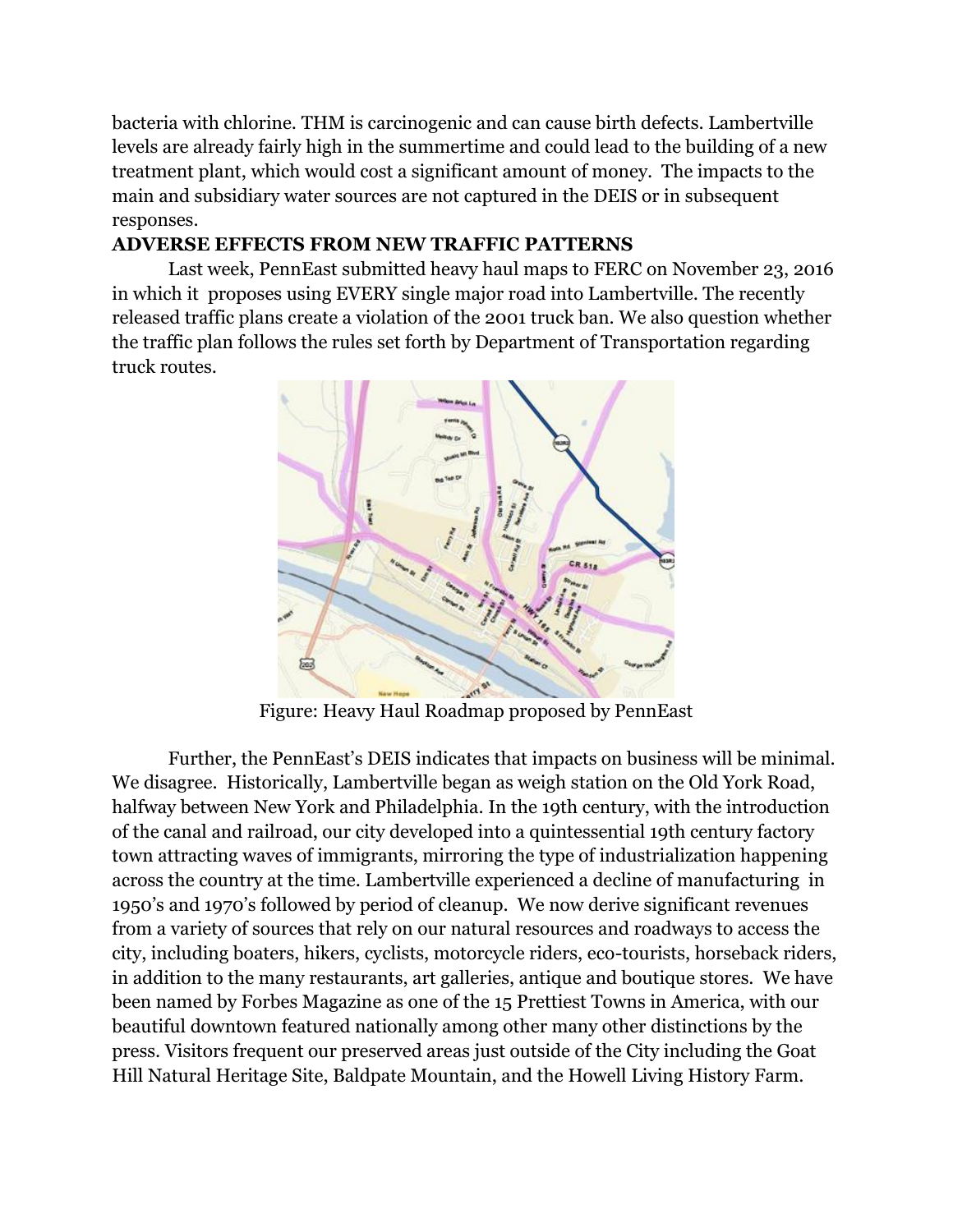The traffic route will also create irreparable damage to a local historic treasure. According to historians, Barbara and John Hencheck, our area is home to the last, untouched path in the United States used during the Revolutionary War. Historically called Bungtown Road, now called Stymiest Access Road, this path was used by Washington's 10,000 troops on the way to the Battle of Monmouth, James Monroe on the way to the Battle of Trenton, and even Lord Cornwallis with 4,000 troops in their attempt to circle Washington. The proposed traffic route will obliterate one of major the incident capitals of the Revolutionary War complete with historic houses on Quarry Street, part of Rock Road, which cannot stand the steady state vibration of the truck traffic, heavy pipes and moving equipment. We are concerned that the construction of the pipeline will upset the balance we have achieved since our cleanup and disturb our local historic treasures.

## **IMPACT ON IMPORTANT BIRD AREAS (IBA)**

The Delaware River, on which our city is located, is an established major flyway for migrant birds and part of a rich tapestry of critical habitats for breeding Neotropical migrants and resident birds. This fact is reflected in the large number of designated Important Bird Areas (IBA) that would be affected by current PennEast plans. Senior biologist Steven Mars, of the U.S. Fish and Wildlife Service, has identified at least six important IBAs that PennEast has stated are unavoidable under the current pipeline route and will therefore be impacted negatively. As one example, Horizontal Directional Drilling in Alexauken Creek will compromise many riparian birds' habitats, specifically impacting one of the winter shrubs on which they feed, Holmes' Hawthorne, which is a primary source of food in the winter for resident birds and is also identified as an endangered plant by the state. Removing 103.8 acres of interior forest from Hunterdon County will permanently disrupt bird habitats, despite plans by PennEast to eventually replant some of this land, as it is impossible to replace mature woodland habitat with fresh plantings. Specifically, the IBAs identified near our existing power lines to the north of Lambertville, which cross over into Mercer County, include Baldpate Mountain, one of New Jersey's most renowned and attractive birding sites given its wealth of Neotropical breeding birds (thrushes, wood-warblers, vireos, tanagers, buntings, and orioles, for example). All of these IBAs are frequented by local, regional, and national Audubon chapters, which regularly tour the habitats, due to their unique value and significance. These sites are in danger due to the amount of forest clearing that will occur to make way for the pipeline and also from the inevitable disruption to habitat connectivity and the level of overall disturbance. The pipeline's impact on bird habitats locally, and on many threatened migratory bird species in particular, would be significant.

## **CONCERNS FROM RESIDENTS**

The following concerns, voiced by residents of Lambertville at an open meeting held November 10<sup>th</sup> and through conversations and correspondence with our committee, include (but are not limited to):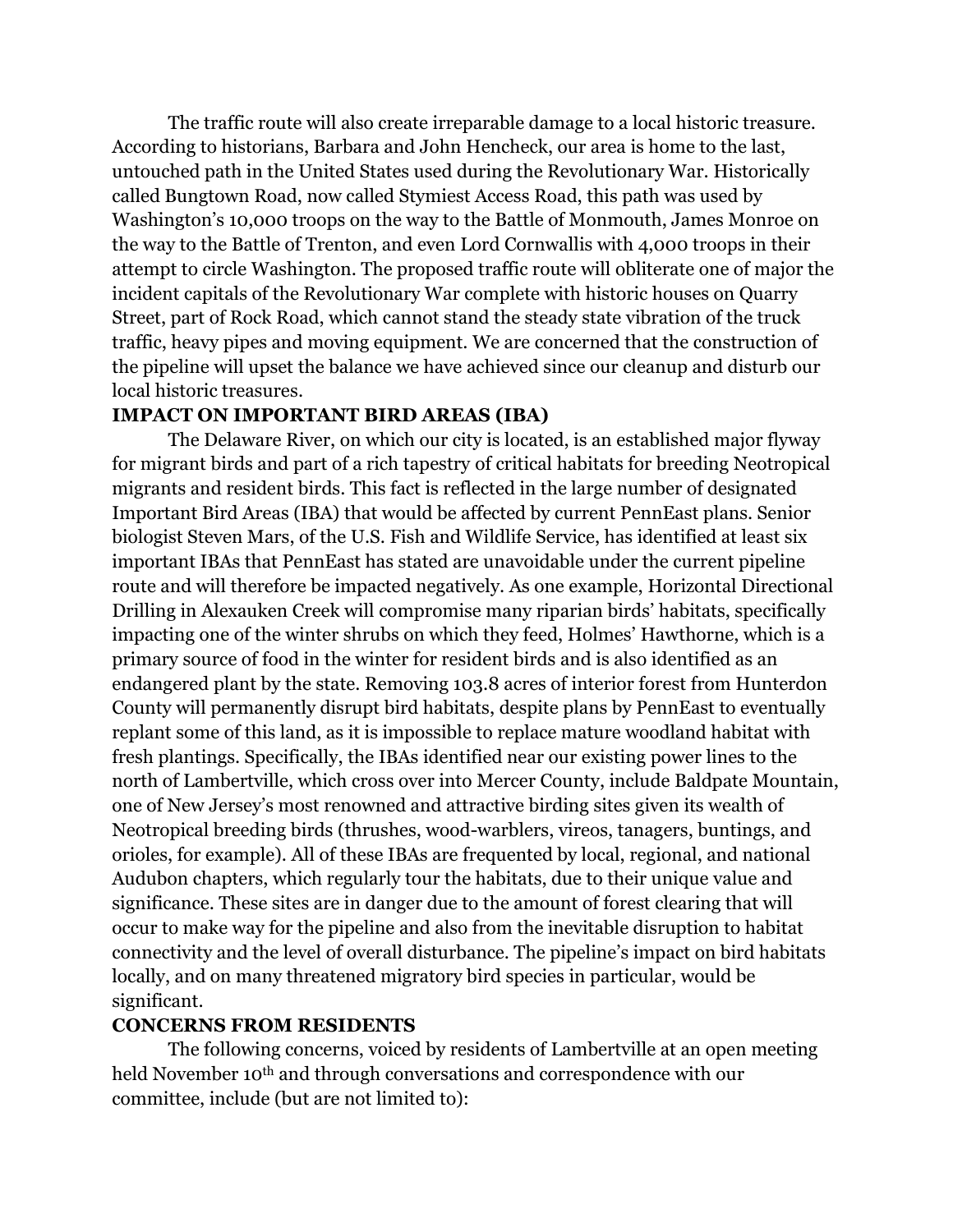- Threat of arsenic T.S. Onstott, Professor of Geosciences at Princeton University, Princeton NJ has clearly articulated the risk of arsenic release in highly toxic concentrations around natural gas pipelines that pass through arsenic rich rock such as the Passaic shell through/over which the PennEast Pipeline above Lambertville is planned to pass. Toxic levels of arsenic can be released into groundwater, flowing into wetlands and streams, ultimately ending up in our drinking water. Release of arsenic is not restricted to the time of pipeline construction, but has been demonstrated by Professor Onstott to be present for many decades, representing an ongoing risk to or drinking water. No independent assessment has been made to examine the immediate and long term risk related to the PennEast Pipeline associated with arsenic contamination on groundwater, wells, fresh water streams, and downstream effects on the Delaware and Raritan Canal (drinking water for 60,000 people) and the Delaware River. Our residents specifically request this take place before a judgement is reached on the PennEast application;
- Loss of water potential contamination of the reservoir during construction and operation of the pipeline;
- Flooding due to construction activities and increased runoff during operation;
- Lack of demonstrated need of natural gas capacity in this area;
- Environmental impacts to sensitive wetlands and endangered species;
- Impacts from construction such as roadway usage by heavy equipment, traffic congestion and contamination from potential "frack out" during drilling;
- High pressure of large 36" pipe and potential loss of life from explosion of the pipeline;
- The effects of anaerobic bacteria on pipeline corrosion, and the associated risk of leak and explosion. **[Spectra Energy's Texas Eastern Transmission line](http://www.spectraenergy.com/announcements/)**, which exploded in April 2016 in Salem Township, Westmoreland County, PA, was an example of this type of corrosion/explosion. Further inspection of this line has revealed many other instances of similar corrosion. A similar occurrence in the vicinity of Lambertville would carry a high risk of loss of life were it to occur in the vicinity of the Swan Creek Dam- designated a high hazard dam by the state of NJ; breach can be anticipated to involve loss or life and/or substantial loss of property. Beyond the immediate calamity, and distress to residents, Lambertville's status as a tourist destination – its economic life blood, and the value of property in the town would be seriously adversely affected. This risk persists for the duration of the life of the pipeline. Risk is likely to increase the longer the pipeline has been in place. We are very concerned about this long term threat to our community;
- No independent oversight of the pipeline construction;
- Diminished property value/inability to sell or rent property